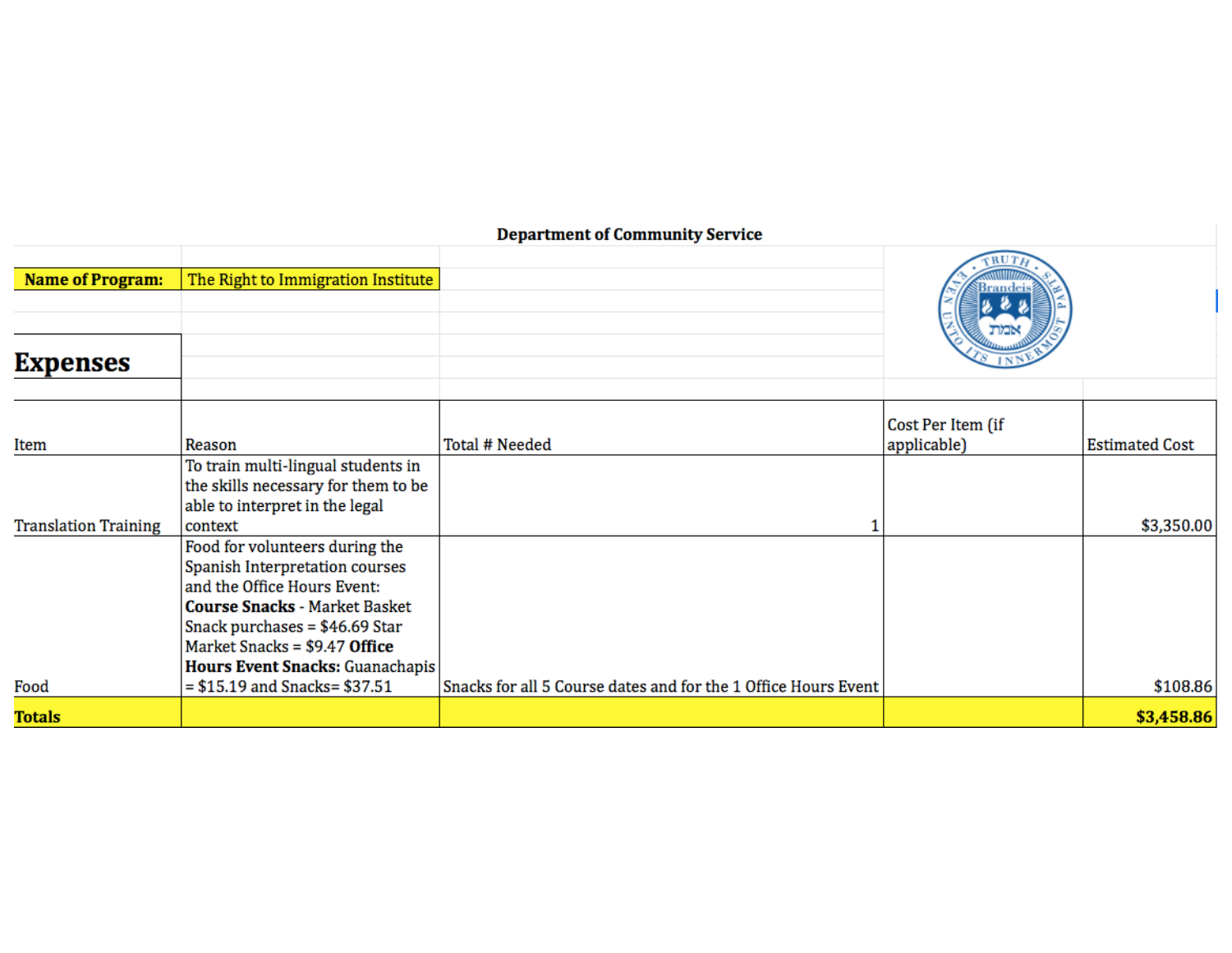#### Part 1: Narrative Report (2-4 double spaced pages)

# **(1) The implementation of the project, including timing, milestones, partners, and participants**

Once accepted as a recipient of the Rich/Collins grant I made a road map for the success of my project and it looked like this: Meet with Jonathan to call interpretation companies that could teach a class, negotiate with the company, sign the contract, advertise the course, hold the course, schedule a date for Office Hours and finally create a helpful guide for future interpreters at TRII. In the process of applying for the grant Jonathan, my community leader, and I did research regarding companies that could teach a Spanish interpretation course at Brandeis thus once accepted we had two options and eventually we narrowed it down to Language Connections (LC). To make this decision Jonathan and I met to call interpretation companies and receive the prize that they would ask for doing so LC made the best offer and we followed from there. We healed a three-way call meeting where we addressed the important points that TRII would like met and LC adjusted the course to our liking. LC sent us two different contracts with two different prizes and we decided on a 20-hour course healed every Sunday in March from 12-4 PM. Fortunately, a-board gave TRII a good amount of club money which we combined with the grant to pay LC. Once we agreed on the course I advertised on many sites such as: Facebook, Instagram, the Hispanic Studies and Latin American and Latino Studies departments and the Latinx club on campus. The course received much interest. Nonetheless, the dates and times of the course did not suit everyone. Many folks even asked me if the course would be offered in the future. Hence, the course allowed 20 students to enroll. We started the course with about 20-25 people and as I figured that not all folks would attend I said yes to everyone. At the end approximately 20 people showed up for the first course and by the second course we officially had 13 folks who followed through every course. After the course I asked students what days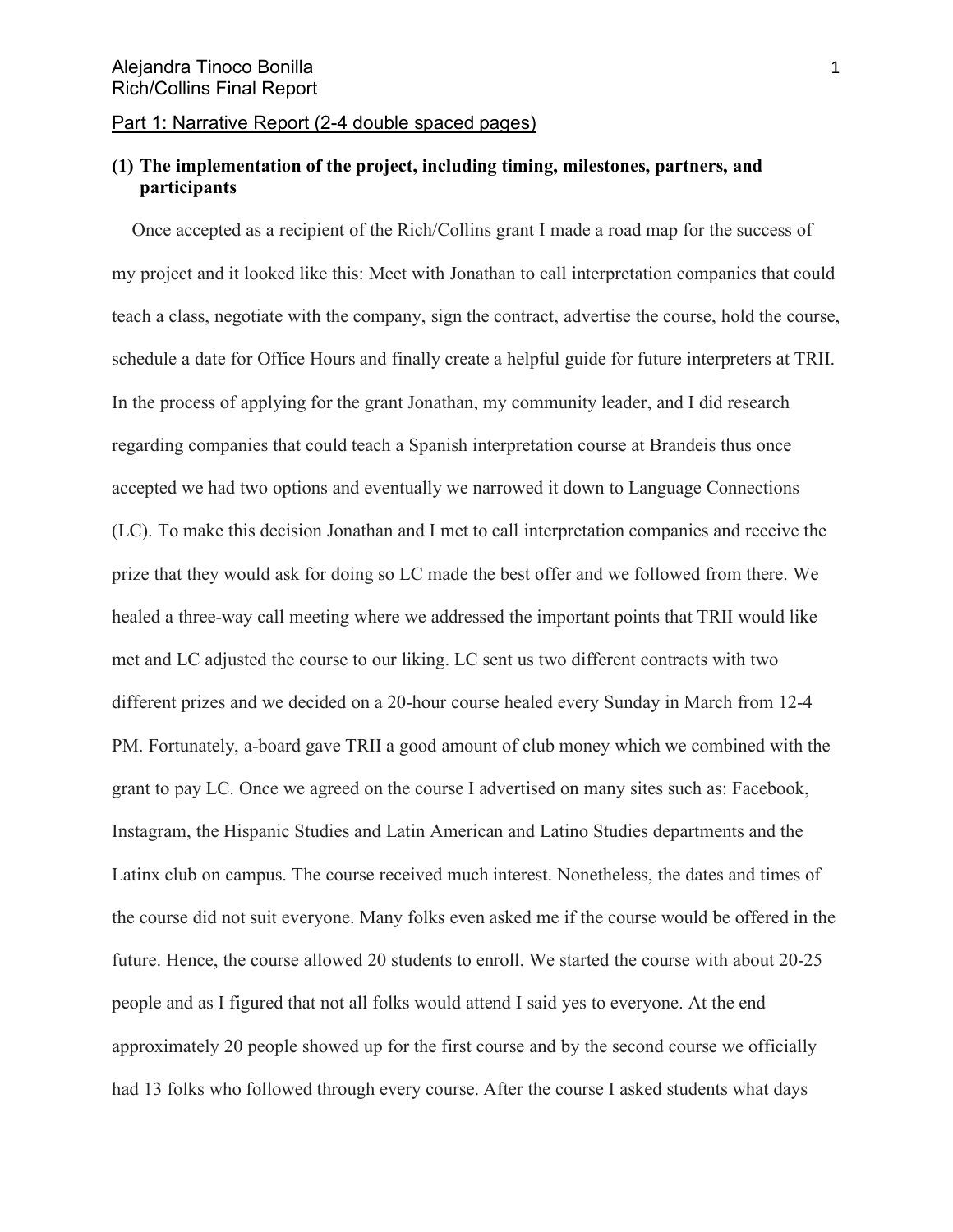would work best for them to put their skills into play at the TRII office and we all agreed on April 5<sup>th</sup>, 2019. Although not everyone could show up that day a descent amount did show, and others have attended at other times/dates. Office Hours went well we helped around 6-7 clients that day in citizenship cases, asylum cases, and first-time intakes. TRII students and the interpreters bonded and found working together easy and better for the clients seeking support/help. If the interpreters did not have anyone to meet with they kept busy with translating important TRII paperwork's.

#### **(2) the needs that the project addressed**

This project addressed language barriers between the immigrant Spanish speaking community in Waltham, MA and TRII volunteers. The Waltham community is buildup of a huge immigrant community specifically Spanish speaking immigrants. TRII is meant to support all folks in the community no matter what. Before the project TRII had about four Spanish speaking volunteers who were trained to help in cases and were also required to take up interpreting and translating. This was not fair for those students nor for the community. These students jumped into interpreting without background training on the hardships that come with interpreting for community members who have overcome many obstacles to seek U.S citizenship. Therefore, this project addressed the lack of Spanish interpreters the office healed and the lack of training and preparation that interpreters had in volunteering at the TRII office.

#### **(3) unexpected successes and obstacles**

Obstacles of the program were maintaining commitment from students throughout the course in March, advertising the course and office hours, and receiving engagement not only from upper classmen who are graduating but also from lowerclassmen who can provide services to TRII longer than a period of two months. I believe that the difficulty of commitment for the course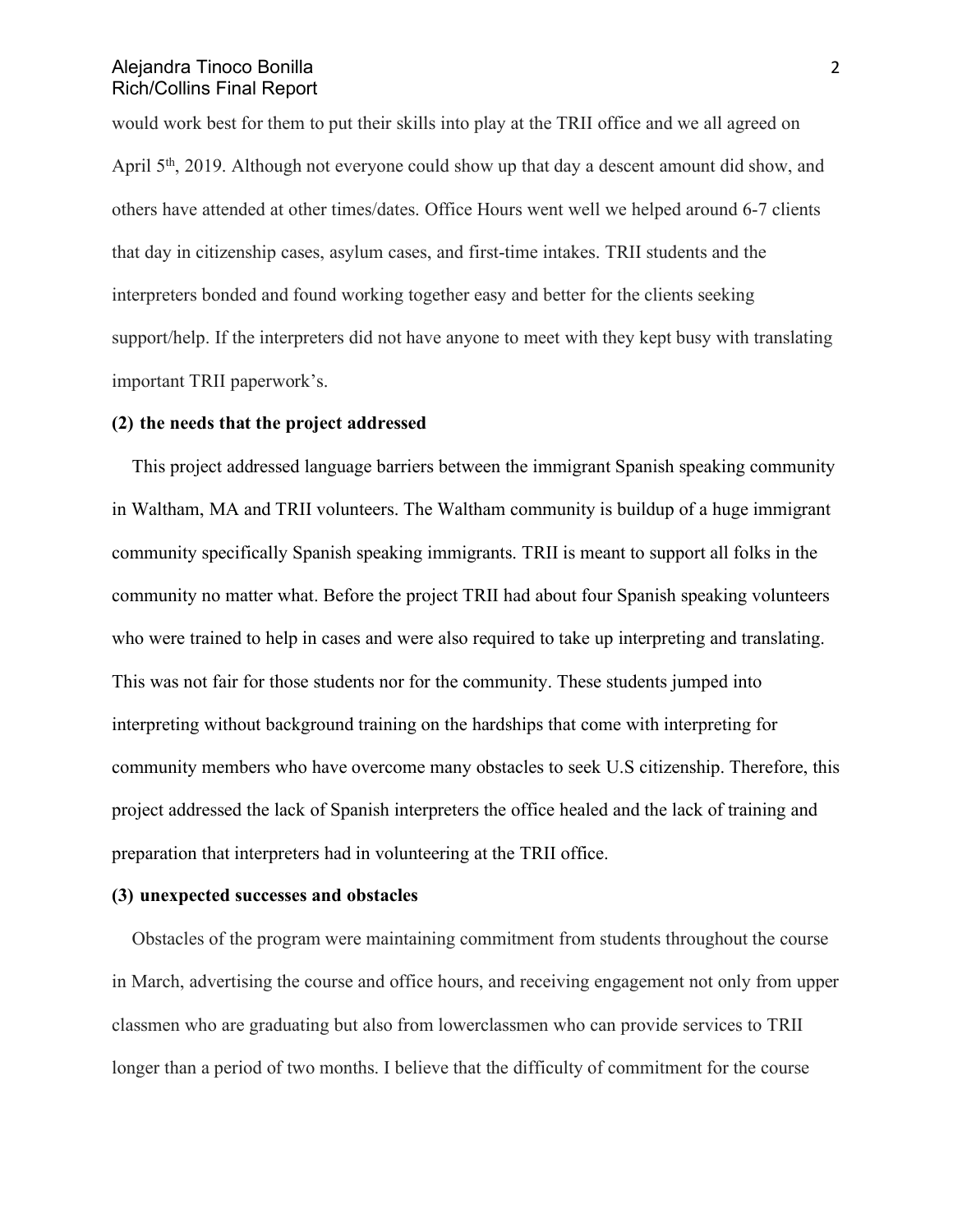were due to 1) the Posse event healed during the same time of the second course, and not being able to reschedule a class for folks who had to miss for personal emergencies. This is why I think that a course like this should be offered by Brandeis. Secondly, advertisement of the courses was not done in a timely manner (my fault). Although I had planned when I would begin advertising the event I did not follow through this and practically advertised about two weeks before the course. This made it difficult because it was late notice for some and some did not find out about the course by the second course we healed. Additionally, advertising the Office Hours was difficult because I did not have connections with community members who work with the Spanish speaking community in Waltham (although TRII did but not a strong one). Finally, I became worried that many folks who showed interest were upper classmen who would not be at Brandeis or within the Waltham community for long some were studying abroad for a semester and others were graduating. At the end we had about four seniors and five juniors who became certified to interpret. Unexpected success however is that we got more than 10 folks certified, we gained new members outside of the 13 members who became certified, and upperclassmen are more than willing to continue doing external work for TRII such as translating documents.

#### **(4) the current status and future plans for the program.**

Currently the status of the project is great in the fact that we have 13 new Spanish speaking members who are certified to interpret and willing to interpret and translate for TRII. In total the interpreters have assisted in 30 cases not including the translated paperwork/ documents that they have also worked on. My future plans for the program is to properly prepare future interpreters joining TRII by setting up a google folder with information such as: Legal terms in Spanish, what to look forward to, who they can speak to when an issue happens, setting up a google doc for TRII trained students to seek out interpreters for their meetings and build a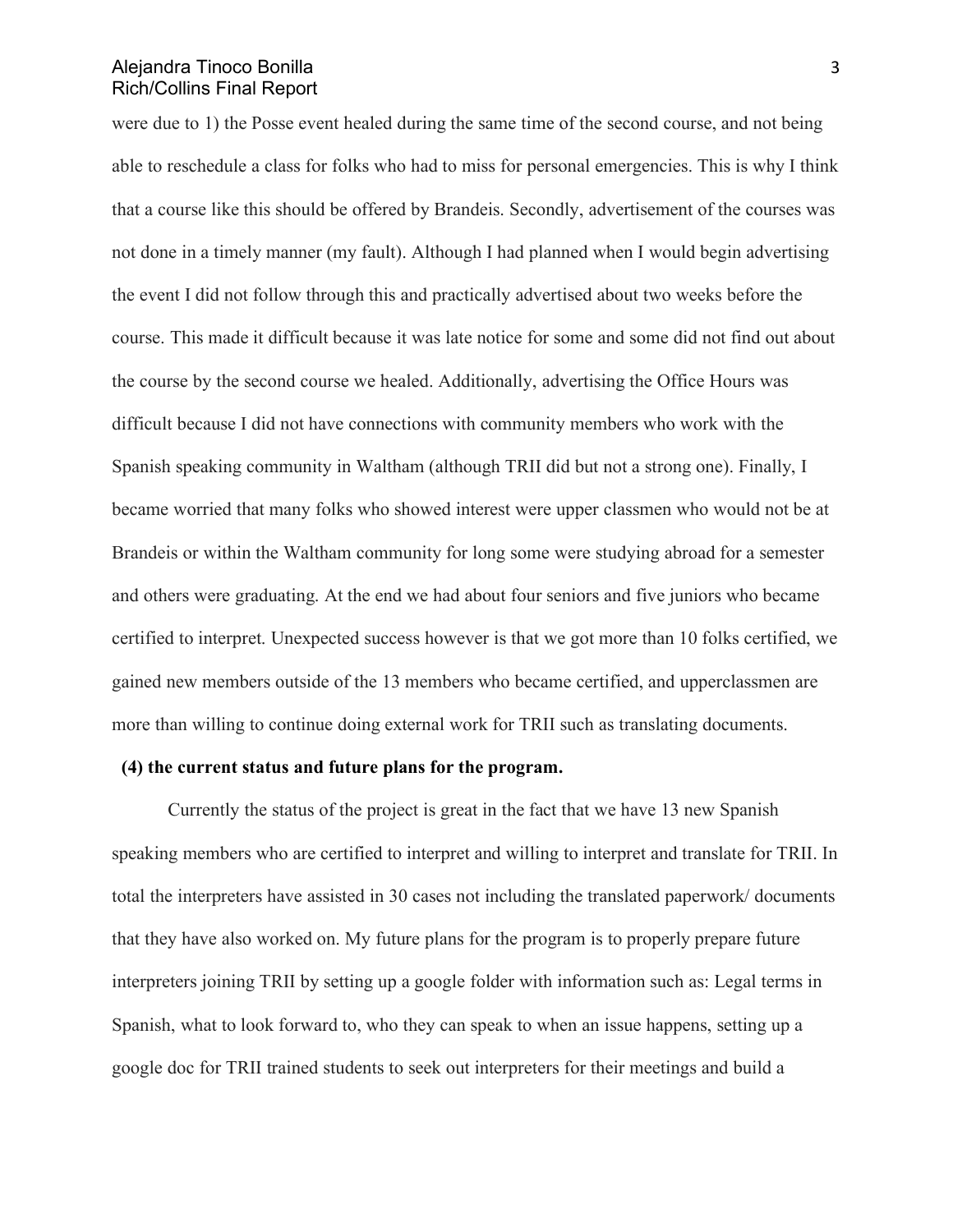connection between TRII and Spanish speaking departments and clubs on campus. I would like for the university to actually create a course such as the one provided through TRII and Rich/Collins grant as Brandeis Students showed much interest in it and described it not only as helpful for their preparation to volunteer at TRII but also for their future.

# **Part 2: The Evaluation (1.5-3 double-spaced pages; include surveys used)**

The best way to assess the success of the project at the TRII office is by tracking the amount of cases worked on by the Spanish interpreters which is currently about 30 cases. TRII volunteers have expressed positive comments on the new skill set brought to the office. In addition, the matter in which I measured how the project impacted the participants is through a survey. The questions I asked where personal once in which I asked students to reflect on the courses, their work at TRII and how they planned on using their new Legal interpreting skills in the future. I found students really enjoyed the course and found it useful in preparing them for the work at TRII and for their future jobs. I shared the survey with all 12 students and 10 responded meaning 2 did not. Students answered the survey knowing that it will be shared with the Rich/Collins program, and Language Connections company (not including myself as the  $13<sup>th</sup>$ student to become certified). I could not download the survey as a PDF, but I have shared it with William.

#### **Part 3: Final Budget (An Excel sheet listing your budget w/notes to explain)**

Through the Rich/Collins grant I was fortunate enough to receive an amount of \$3,500.00 and at the end of the project my final budged expenditure totaled up to \$3,458.86 meaning I did not spend an amount of \$41.14. Originally, I was supposed to budget the amount I was granted to pay for the Language Connection (LC) courses, snacks for the courses and the Office Hours, and a Data Management program. I ended up not going through with the Data management program